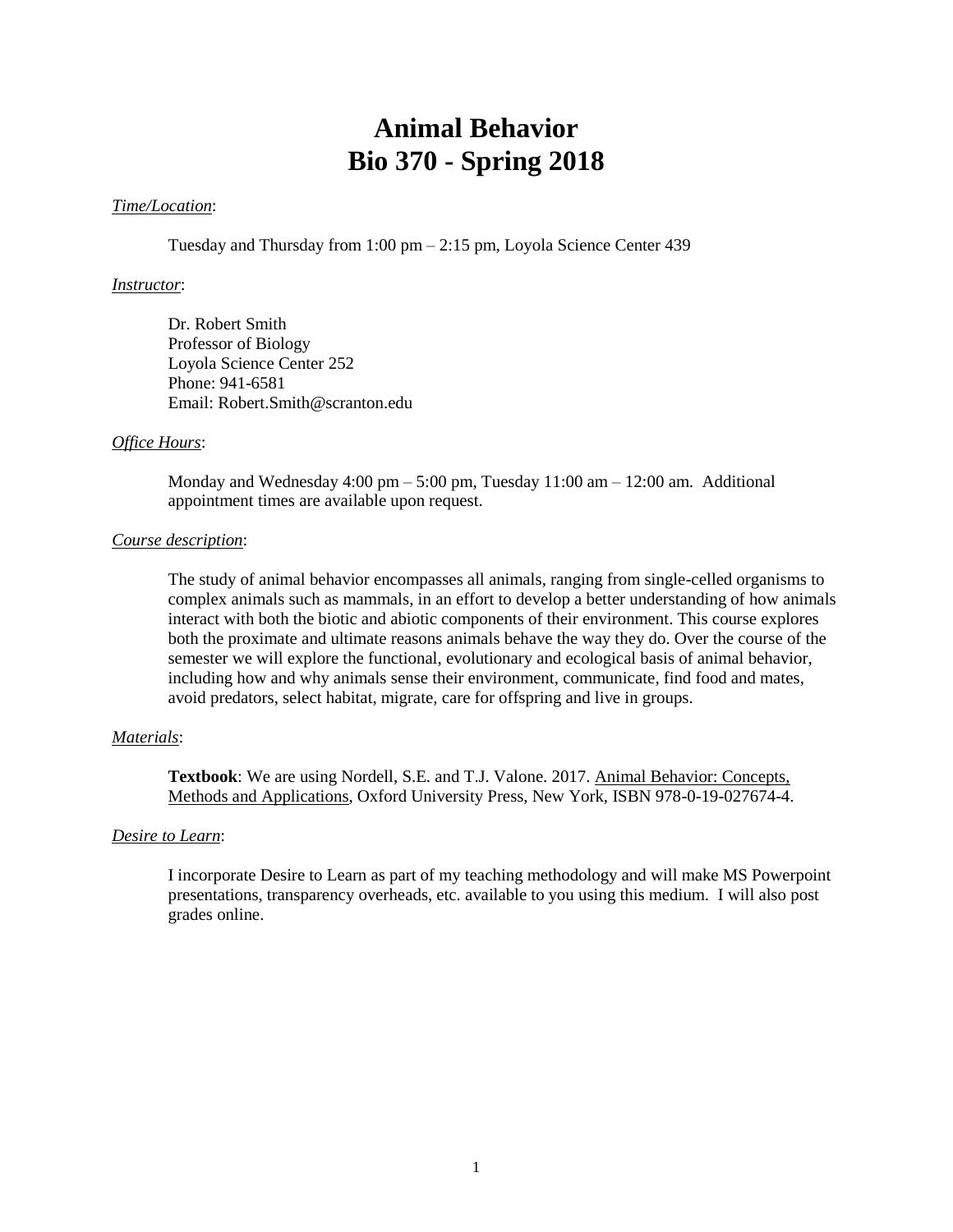## *Student Learning Outcomes*:

This class will focus on the proximate and ultimate causes of behavior in animals. Upon completion of this course, students will/will be able to:

- 1. Understand the process of science including how scientists employ the scientific method to generate knowledge about the world.
- 2. Understand how researchers use science to study animal behavior and behavioral ecology.
- 3. Discuss basic evolutionary concepts and principles, including variability, heritability, fitness, natural and sexual selection, evolutionary change, adaptation, microevolution, speciation, macroevolution and adaptive radiation.
- 4. Understand what behavior is and how proximate and ultimate factors determine behavior.
- 5. Discuss behaviors associated with communication, foraging, mate selection, predator avoidance, habitat selection, migration and dispersal, parental care and living in groups.

## *Evaluation Methods:*

Student outcome will be assessed via three examinations and a comprehensive final exam. You have the option of writing a synthetic paper on a vertebrate topic acceptable with the instructor.

Exams will cover material presented in class along with textbook readings.

## *Optional Term paper:*

This course will no longer automatically fulfill Portfolio Learning Objective 5 – Effectively communicate biological information in writing. If you intend to use this course to meet this requirement then you must write the optional term paper.

The optional paper will be worth 120 points and can be used to augment your grade. If you choose to write a term paper your final grade will be determined based on 520 pts.

The paper must include at least **12 primary** source articles and have a text (not including Literature Cited) of  $12 - 15$  pages at 1.5 spacing with 1 inch margins. If you chose to do a paper:

- 1. you must **have your topic approved** by Friday, March 23rd.
- 2. by midnight on Friday, April 20th you must provide me with a **prospective title, a brief (preliminary) outline** demonstrating preliminary exploration of your topic, and a list of citations for at least **3 relevant primary articles** you plan to use.
- 3. **your topic must be approved and you must turn in an outline by the due dates.**
- 4. you must turn it in by the due date or suffer a penalty of 5 points per day late. Papers will **not** be accepted after the last day of Finals Week.

Further expectations for the paper are provided on D2L.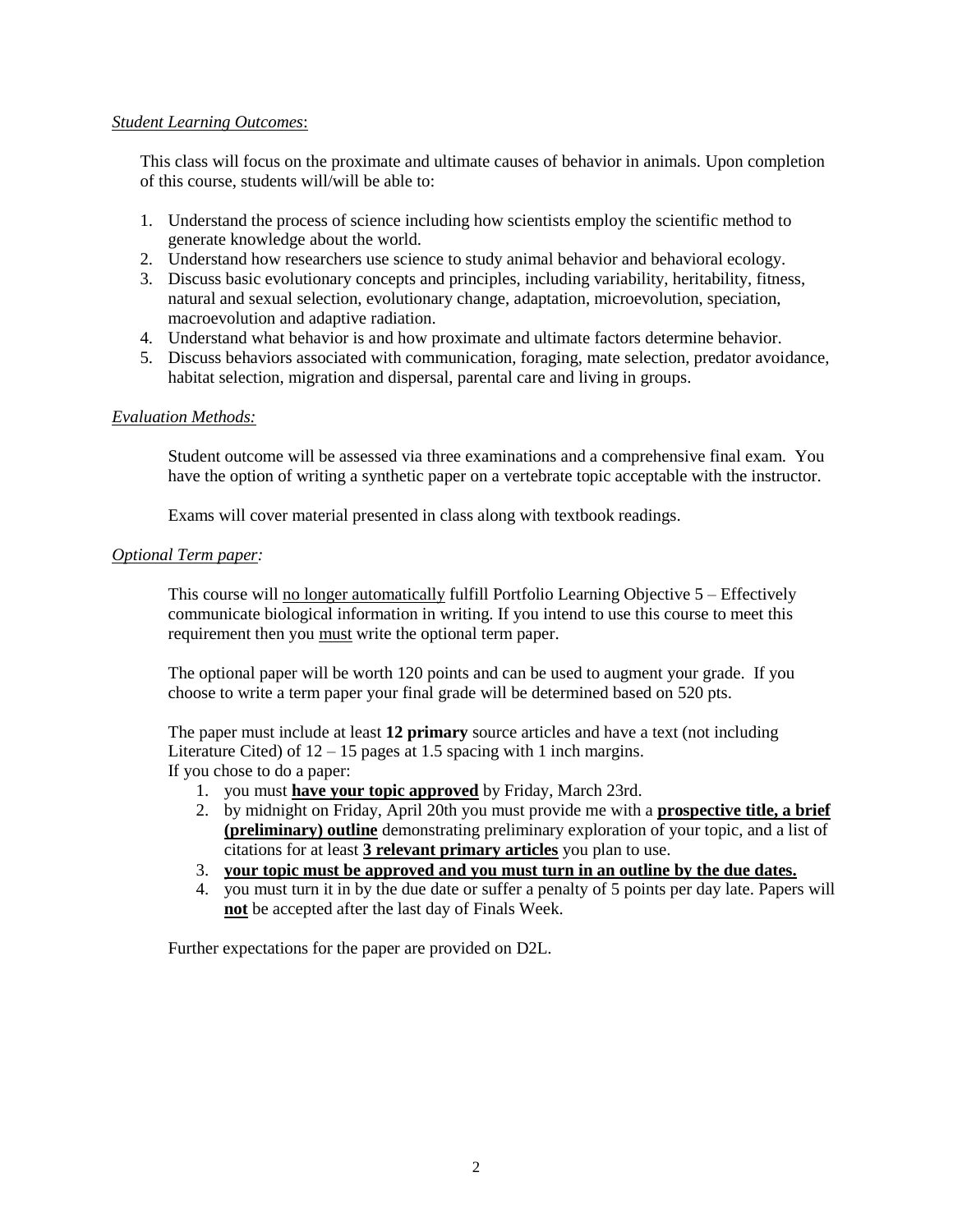#### *Grading:*

Course grades will be determined by performance on the following assignments:

| If you choose not to write the optional paper: |               |
|------------------------------------------------|---------------|
| Exams $I - III$                                | 100 pts. each |
| Comprehensive Final Exam                       | 100 pts.      |
| <b>TOTAL</b>                                   | 400 pts.      |
| If you choose to write the optional paper:     |               |
| Exams $I - III$                                | 100 pts. each |
| Comprehensive Final Exam                       | 100 pts.      |
| <b>Optional Term Paper</b>                     | 120 pts.      |
| <b>TOTAL</b>                                   | 520 pts.      |

Grades will be determined by dividing the total points earned by the total points possible and multiplying by 100. Grade assignments are below:

| Percentage | Grade earned | Percentage | Grade earned |
|------------|--------------|------------|--------------|
| $94 - 100$ |              | $73 - 76$  |              |
| $90 - 93$  | А-           | $70 - 72$  | C-           |
| $87 - 89$  | $B+$         | $66 - 69$  | D+           |
| $83 - 86$  | В            | $60 - 65$  |              |
| $80 - 82$  | B-           | < 60       | F            |
| $77 - 79$  | $C_{+}$      |            |              |

While I am happy to discuss grade-related issues with you  $I$  will not respond to emails asking about your grade. If you have grade-related questions (or wish to discuss anything else) please feel free to stop by my office.

#### *Student Responsibilities*:

Students are responsible for all information presented in lecture, along with assigned readings. I have no tolerance for cheating. Students are expected to know and follow the University of Scranton policies concerning academic honesty.

#### *Center for Teaching and Learning Excellence*

In order to receive appropriate accommodations, students with disabilities must register with the Center for Teaching and Learning Excellence and provide relevant and current documentation. Students should contact Mary Ellen Pichiarello (Extension 4039) or Jim Muniz (Extension 4218), 5th floor, Loyola Science Center, for an appointment.For more information see http://www.scranton.edu/disabilities